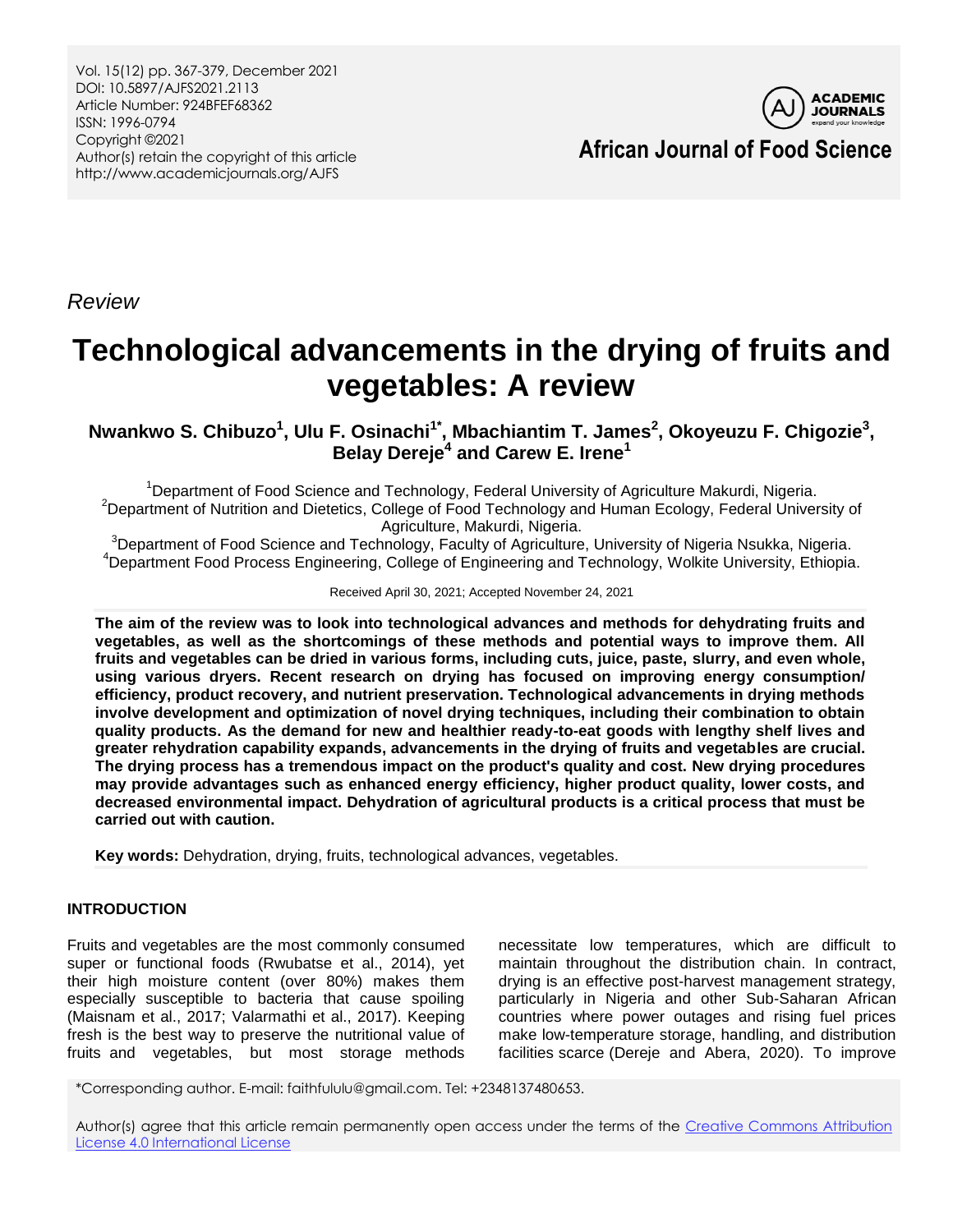their shelf life and increase food security, approximately one-fifth of the world's fresh produce are dried (Pragati and Preeti, 2014; Betoret et al., 2016; Feng et al., 2021). Dried fruits and vegetables make healthy eating more practical and can help close the gap between recommended and actual fruit consumption. By lowering water activity, dehydration keeps fruits and vegetables healthy and safe, prolonging their shelf life much beyond that of fresh produce. Drying processes also affects enzymatic behavior, sensory properties, and microbial growth (Özbek et al., 2007; Dereje and Abera, 2020).

Fruit and vegetable storage through drying has a long history and is based on sun and solar drying processes (Sagar and Kumar, 2010). Drying used to be as simple as lying the product out on mats, rooftops, or drying floors in the sun (Ahmed et al., 2013), using solar radiation and convective air. Other options include drying the harvest beneath a cover, on treetops, or even on field shelves (Rwubatse et al., 2014). Heat is transferred to the fruit or vegetable raw material through convection from the ambient air and radiation from the sun on its surface during sun drying. Since foods to be dried are exposed and climatic changes can occur, the method is highly unsanitary and volatile. Mechanized solar dryers such as tray, carbinet and tunnel dryers have been designed to overcome the challenges of damage, dust, pest infestation and unexpected rainfall encountered in open air drying (Pragati and Preeti, 2014; Rwubatse et al., 2014; Karam et al 2016; Ajuebor et al., 2017). Application of mechanized drying to conserve agricultural produce has grown significantly, necessitating the development of fast drying methods and approach that decrease the amount of fuel dispelled in these operations. It has been noticed that the aim of drying agricultural products has shifted. Previously, the goal was to lengthen the life span of dried fruits and vegetables, but now the goal is to produce high-quality dried vegetables and fruit (Rwubatse et al., 2014; Babu et al., 2018).

Presently, various drying methods are being utilized in equipment which may run on combustible fuels and/or electricity (Maisnam et al., 2017; Norhadi et al., 2020; Feng et al., 2021; Radojčin, et al., 2021). Convective drying within built-in structures is applicable to cabinet, tray and tunnel dryers (Mercer, 2014; Misha et al., 2013), with advances seen in fluidized bed drying (Law and Mujumdar, 2006). Drum dryers use conductive drying on heated surface in drying (Kerr, 2013). Fruit and vegetable juices have been dried and concentrated using atomization (Cal and Solohub, 2009; Mercer, 2014). Lyophilization, or the direct sublimation of ice to vapor, as well as the use of lower pressure in fruit and vegetable drying, result in products with improved rehydration, sensory properties, and drying times (Falade and Igbeka, 2007; Cenkowski et al., 2008). In explosion puff drying and low pressure super-heated steam drying, the concept of drying with steam and decreased vapor pressure is used. Not only is the drying time reduced, but the thermal

efficiency is also improved (Calín-Sánchez et al., 2020). Due to the need to reduce energy losses during traditional hot air drying, heat pump drying systems were developed, which increase energy efficiency and reduce fossil fuel consumption (Fayose and Huan, 2016). Prior to drying, osmotic pretreatment of fruits and vegetables has been widely used to reduce processsing time and increase the overall consistency of the dried food product (Mehta et al., 2013). In addition, the use of electromagnetic waves in the drying of fruits and vegetables is rapidly increasing. The process involves the use of indirect electro heating (Marra et al., 2009) and vegetal products are dried in less time and at lower temperatures (Kahyaoglu et al., 2012; Nindo and Tang, 2007; Calín-Sánchez et al., 2020). However, technological advancements in the drying of vegetables and fruits, the process shortcomings, as well as potential ways to improve the process are reviewed.

## **ADVANCEMENTS IN THE DRYING OF FRUITS AND VEGETABLES**

Drying fruits and vegetables has been practiced for ages and is dependent on sun and solar drying processes (Sontakke and Salve, 2015). The development of advanced drying technologies was prompted by low product quality and product contamination. Freeze, vacuum, osmotic, cabinet or tray, fluidized bed, spouted bed, Ohmic, micro wave, and combined and osmotic dehydration are the most frequently utilized drying methods (Pragati and Preeti, 2014; Maisnam et al., 2017; Tontul, and Topuz, 2017; Sakif et al., 2018). With the exception of freeze-drying and osmotic dehydration, the fundamental strategies for forcing water to vaporization during drying include conduction, convection, and radiation, with forced air being utilized to encourage vapor removal (Sagar and Kumar, 2010; Pragati and Preeti, 2014; Kumar and Belorkar, 2015). Drying methods can be broadly classified into traditional, mechanized and advanced methods of drying (Pragati and Preeti, 2014; Maisnam et al., 2017; Hasan et al., 2019).

## **Traditional methods of drying of fruits and vegetables**

Sun drying is the oldest method of fruit and vegetable preservation (Misha et al., 2013). Solar energy, air, and a smokey flame have all been used to evaporate moisture from fruits, meats, cereals, and plants throughout history (Ahmed et al., 2013). Fruits are safe to dry in the sun because of their high sugar and acid content, but vegetables are poor in sugar and acid, rendering them unsuitable for sun drying. Fruits are placed whole or sliced in trays on elevated slabs and exposed to the open air until desired dryness is achieved. The best screens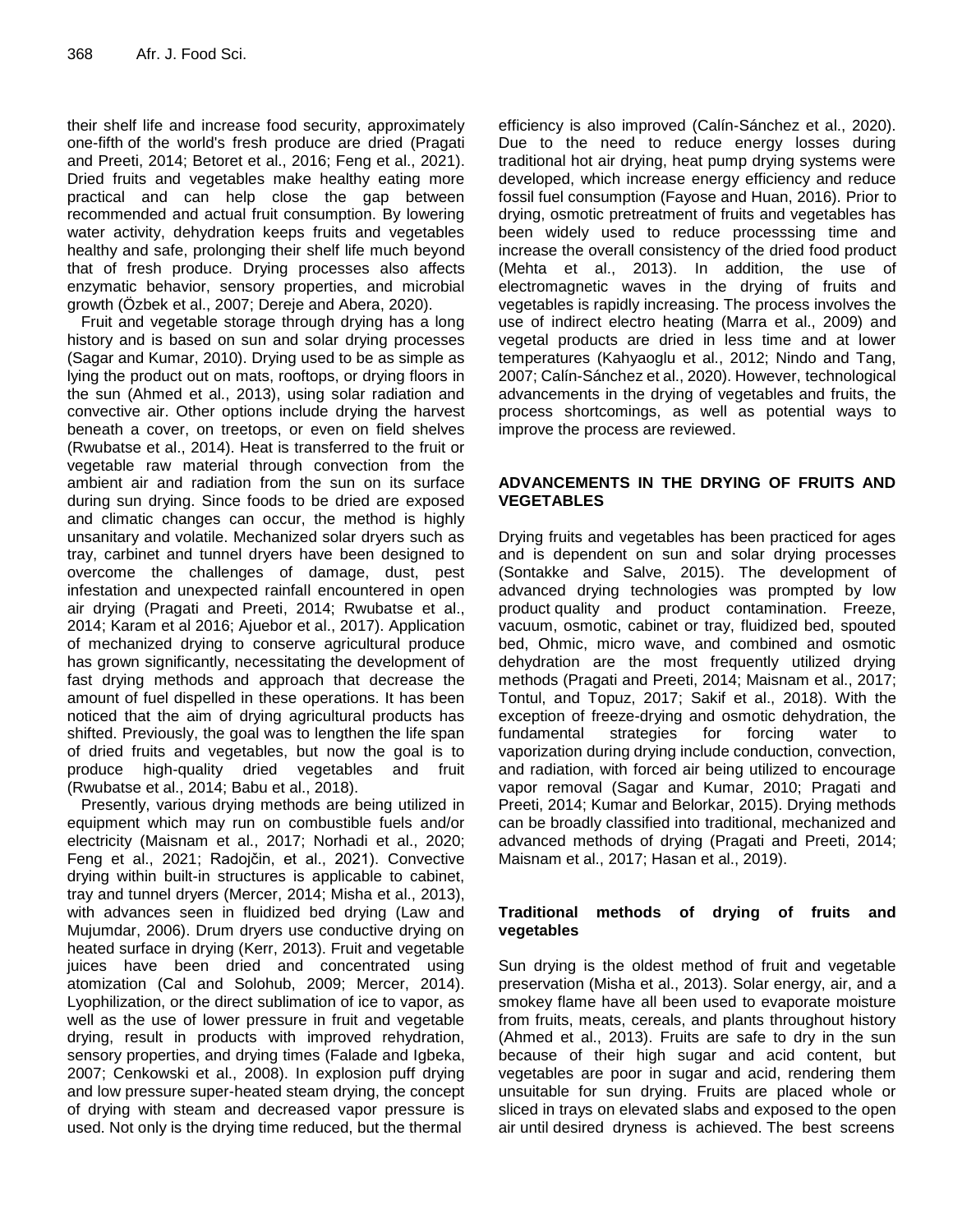are stainless steel, teflon coated fiber glass or plastic. The optimum conditions for dying to occur are a minimum temperature of 86°F and a relative humidity of less than 60% (Ahmed et al., 2013). Low capital and operating costs, as well as the fact that little skill is required, are the key advantages of sun drying (Ahmed et al., 2013). One major drawback is that when the specific fruit ripens, optimal conditions for sun drying might not be sufficient. Insect infestation, dust and debris contaminants, longer drying time, direct exposure warming, quality degradation, and low rate of heat transmission owing to condensation of the evaporated moisture are only a few of the key concerns experienced when drying in the open air (Sontakke and Salve, 2015). This method can be used to dry raisins and plums.

## **Mechanized methods of drying of fruits and vegetables**

Mechanical or electrical equipment is used to assist with artificial drying. Significant amounts of moisture may be extracted via artificial methods (Babu et al., 2018). Moreover, various parameters such as temperature, drying air flow, and drying time may all be controlled (Okoro and Madueme, 2004; Babu et al., 2018; Xiao et al., 2018).

## **Solar drying**

Food is dried using solar dryers in the solar drying process. Solar dryers such as tray, cabinet, tunnel, spray and fluidized dryers are a form of convectional dryer in which the food is dried by air heated with sunlight energy and/or radiant energy absorbed by the food through a refractive medium, typically glass or polyethylene (Weiss, 2001; Alamu et al., 2010). While solar drying produces better product quality than sun drying, most solar dryers have a smaller capacity compared to open air drying. The process challenges include moisture condensation within the dryer and increased humidity as a result. There two types of solar drying such as direct and indirect solar drying (Figure 1). Food products such as berries, bananas, mangoes, and rosemary can be dried with solar dryers (Abhay et al., 2017).

## **Cabinet dryer**

Fruit and/or vegetables to be treated are laid on shelves/racks within the drying chamber of the cabinet and blasted with hot dry air (Mercer, 2014). Although the equipment is inexpensive, the process is a batch operation with a high operating (labor) cost and low performance. Vital components of the dryer are depicted in Figure 2. Different models for potatoes chip, grapes,

apricot and beans have been designed. A cabinet dryer designed for treating okra, chili pepper and plantain was fabricated and the performance evaluated by Ajuebor et al. (2017). The cabinet dryer performed optimally at the 70°C, relative humidity of 60%, and air speed of 3.0 m/s. At these values of the process parameters, drying time was shorter and of all the analysis carried out, the result obtained was better at this point.

# **Tray drying**

It is a batch dryer with a drying mechanism that is similar to a cabinet dryer. To optimize the amount of open space for air circulation, dried fruits and vegetables are arranged on large wire mesh trays (Figure 3). Once the trays have been loaded, they are placed on supports within a drying cabinet or compartment. After that, the drying chamber is sealed, and air is blown into it (Mercer, 2014). Uniform airflow distribution over the trays is critical to the tray dryer's performance (Misha et al., 2013). The tray dryer's major problem is uneven drying, which is caused by insufficient airflow circulation in the drying chamber. Solar energy is used in most of the dryer systems that have been built to lower operating cost (Misha et al., 2013). Colak and Hepbasli (2007) developed a model to dry green olives. This process can be used to dry apple, banana, and apricot slices. Because of the increased drying rate , improved product quality and appearance, the tray dryer was determined to be more effective than the oven dryer (Norhadi et al., 2020).

# **Tunnel dryers**

Considered an advancement of the tray and cabinet dryers, it was designed to replace sun drying of prunes with heated forced air dryer (Brennan, 2006). Tunnel dryers are long tunnels through which trucks transporting trays pass with or against a stream of drying air (cocurrent, counter current or mixed current). A truck carrying wet food enters one end of the tunnel, while another with dehydrated products exits the other end. The trucks are driven manually or mechanically (e.g., with the help of chains), depending on the scale of the trucks and the tunnel. Despite the flexibility of the drying method, tunnel dryers need significant amount of labor to run than a continuous belt dryer thus making it less widely utilised (Mercer, 2014). Apricots, peaches, pears, apples, figs, dates, and other fruits and vegetables have been dried using this process in the form of fragments, purees, and liquids.

# **Drum drying**

A set of metal drums are heated with steam or hot water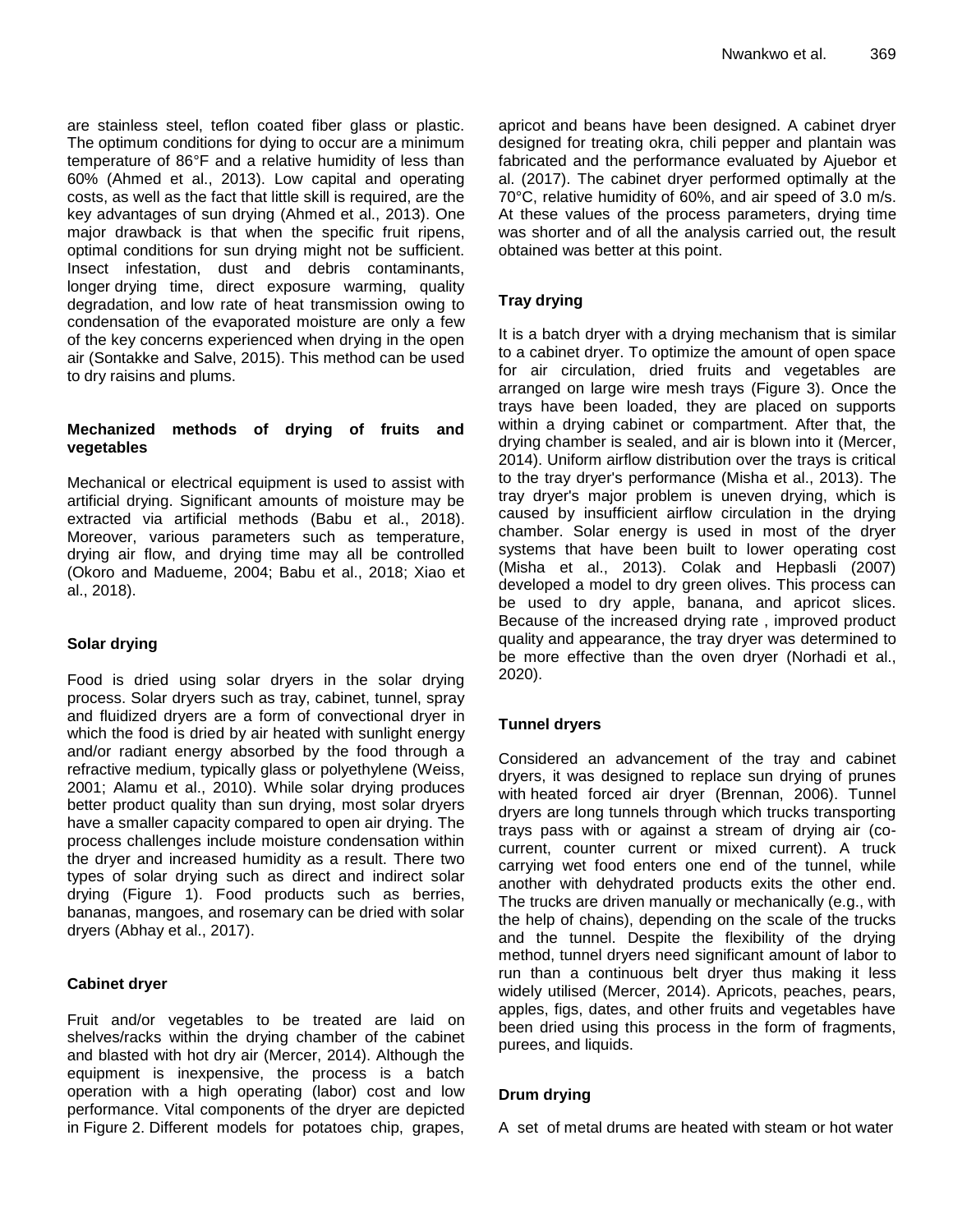

# **B: Indirect solar drying**

**Figure 1.** A schematic of a direct and indirect solar drying. Source: Adapted from: Abhay et al. (2017).

to the desired temperature. The food to be dried is introduced into the thin gap, or nip, between the drums as they rotate in opposite directions (Figure 4). This fruit or vegetable raw material must be in the form of a slurry or viscous liquid. The food sticks to the spinning heated drum's surface after passing through the nip, and moisture evaporates. Baked food is from the drum surface while rotation continues; using a doctor blade/

knife that continually skims the drum surface, extracting the dried materials (Mercer, 2014). The food can be applied to the drum surface in a number of ways (Kerr, 2013). The viscosity of the feed determines the feeding process. Drying parameters such as drying temperature, feed rate, rotation speed, feed concentration, and surrounding air condition influence the characteristics of drum-dried food such as particle size, bulk density,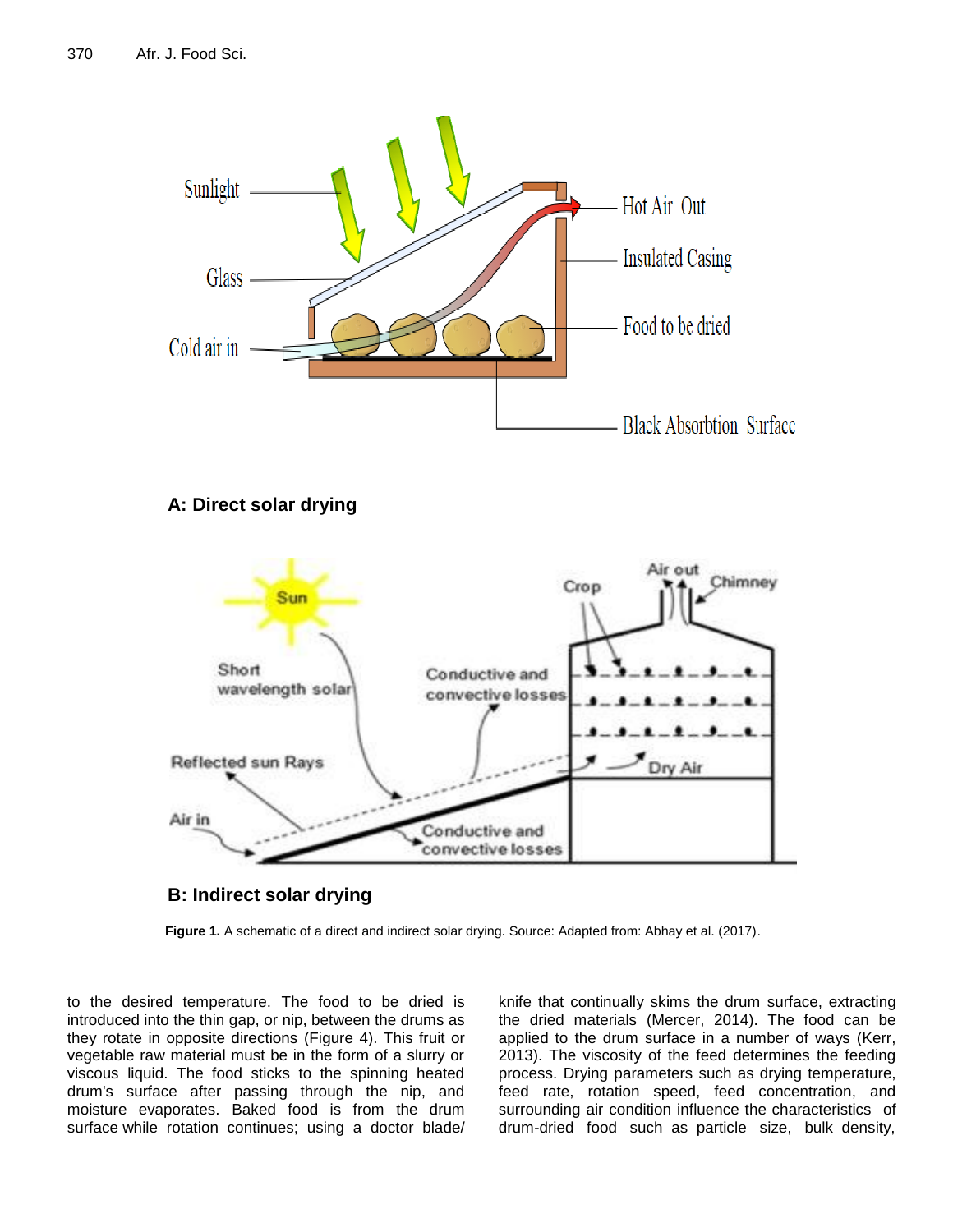

Figure 2. The components of a cabinet dryer. Source: Mercer (2014).  $1$  = Fresh air enters cabinet dryer,  $2$  = Adjustable damper allows fresh air and recirculation to be balanced, 3 = Heaters warm the air stream to the desired temperature, 4 = Adjustable fan conveys air and controls volumetric air flow-rate,  $5 = Air$  distribution plates even out flow pattern of air,  $6 = Series$ filter particles from air and create back pressure, 7 = Product is contained in trays with heated air passing over them,  $8 = Air$  is exhausted from cabinet dryer after removing moisture from products,  $9 =$ Heated air with some drying capacity may be re-circulated,  $10 =$  Cabinet is insulated to prevent

moisture content, and solubility (Nastaj, 2000; Pua et al., 2010). Cooked food flavor and non-enzymatic browning can result from heated surface drying. Heated surface drying may result in cooked flavor of the food and nonenzymatic browning. There is also difficulty in scrapingoff sugar rich foods, high energy consumption of the process and hydration in the processing area due to condensation. The method has been used to transform mashed potatoes into dried flakes which can be used as instant mashed potatoes.

excessive heat loss. The arrows indicate air flow.

# **Spray drying**

Cal and Solohub (2009), claim that the device was created to boost the drying and concentration of liquid substances by atomizing. Fruit or vegetable juice is blasted via an atomizing valve, resulting in small droplets that are equally spread throughout a vast drying chamber and allowed to fall into hot air flowing upwards (Mercer, 2014; Tontul and Topuz, 2017). Changes in parameters such as particle diameter, air temperature, and air speed, among others, can be used to accomplish the required degree of drying, so that when the droplets touch the bottom of the drier, they have devolved into small powder particles (Mercer, 2014). The technique may not be suitable for foods sensitive to mechanical damage, due to the strong shear action during atomization. Some drawbacks include the loss of bioactive compounds in the food and the stickiness of sugar-rich foods to drying equipment. In addition, the scale of the equipment and the cost of installation are also substantial. Tomato juice has been dried into powder using this method (Phisut, 2012; Verma and Singh, 2015).

# **Fluidized bed dryers**

The fact that the drying medium, which is usually warm air, comes into contact with all surfaces of the product being dried is recognized by fluidized bed dryers (Mercer, 2014). This drying method reduces the possibility of soluble material migrating by lifting the food particles and transporting them outside using heated air blown from beneath the bed. Through openings in the bottom, heated air is blown into the drying chamber. A linear velocity can be achieved by using a sufficient volumetric flow rate of air to lift the wet fruit or vegetable and keep it suspended in the air that is drying it (Mercer, 2014). The method is widely used to dry wet granular and particle food products that can be fluidized in beds of inert solids, such as slurries, pastes, and suspensions (Law and Mujumdar, 2006). The down sides of this method are particle size restrictions and poor thermal efficiency. Vegetables such as peas, green beans, carrots, and onion slices are commonly dried using this process (Kumar and Belorkar, 2015).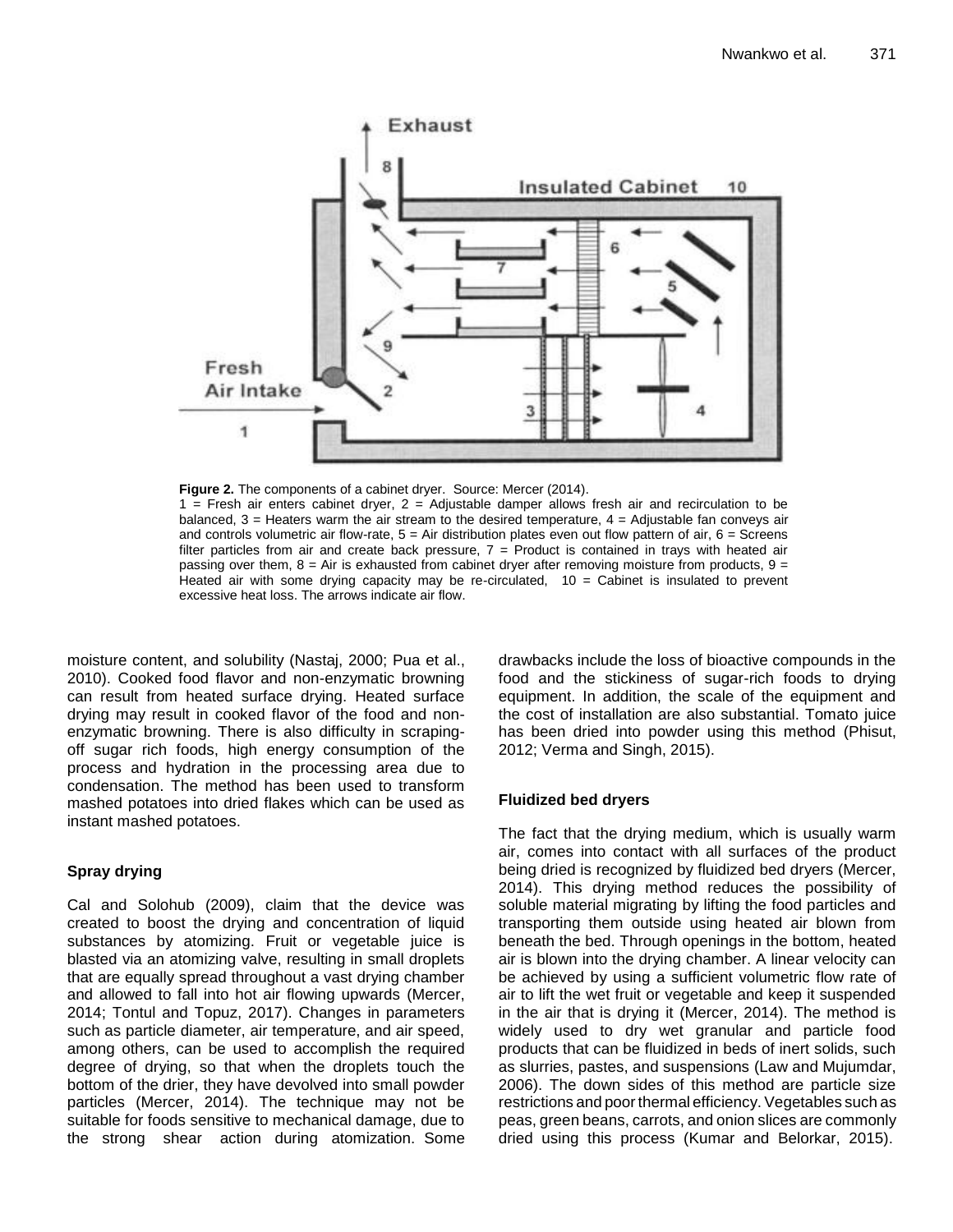

# **A: Tray dryer**

1 = drying chamber, 2 = drying trolley, 3 = drying tray, 4 = circulation fan, 5 = Heat exchanger,  $6 =$  control panel,  $7 =$  fresh air inlet,  $8 =$  exhaust damper.



**B:** Tray dryer working principle

**Figure 3.** Tray dryer and its working principle. Source: Misha et al. (2013).

#### **Advance methods of drying of fruits and vegetables**

Various sophisticated drying techniques, including as solar, microwave, vacuum, infrared, freeze, oven drying, and various combination drying technologies, have been developed across the world and are effectively utilized for various fruits and vegetables (Hasan et al., 2019).

#### **Freeze drying**

Freezing the food, sublimating the ice, and extracting bound water molecules are all steps in the process. During freezing and low temperatures, the lack of liquid water causes the production of a higher-quality end product and completely stops most microbe-mediated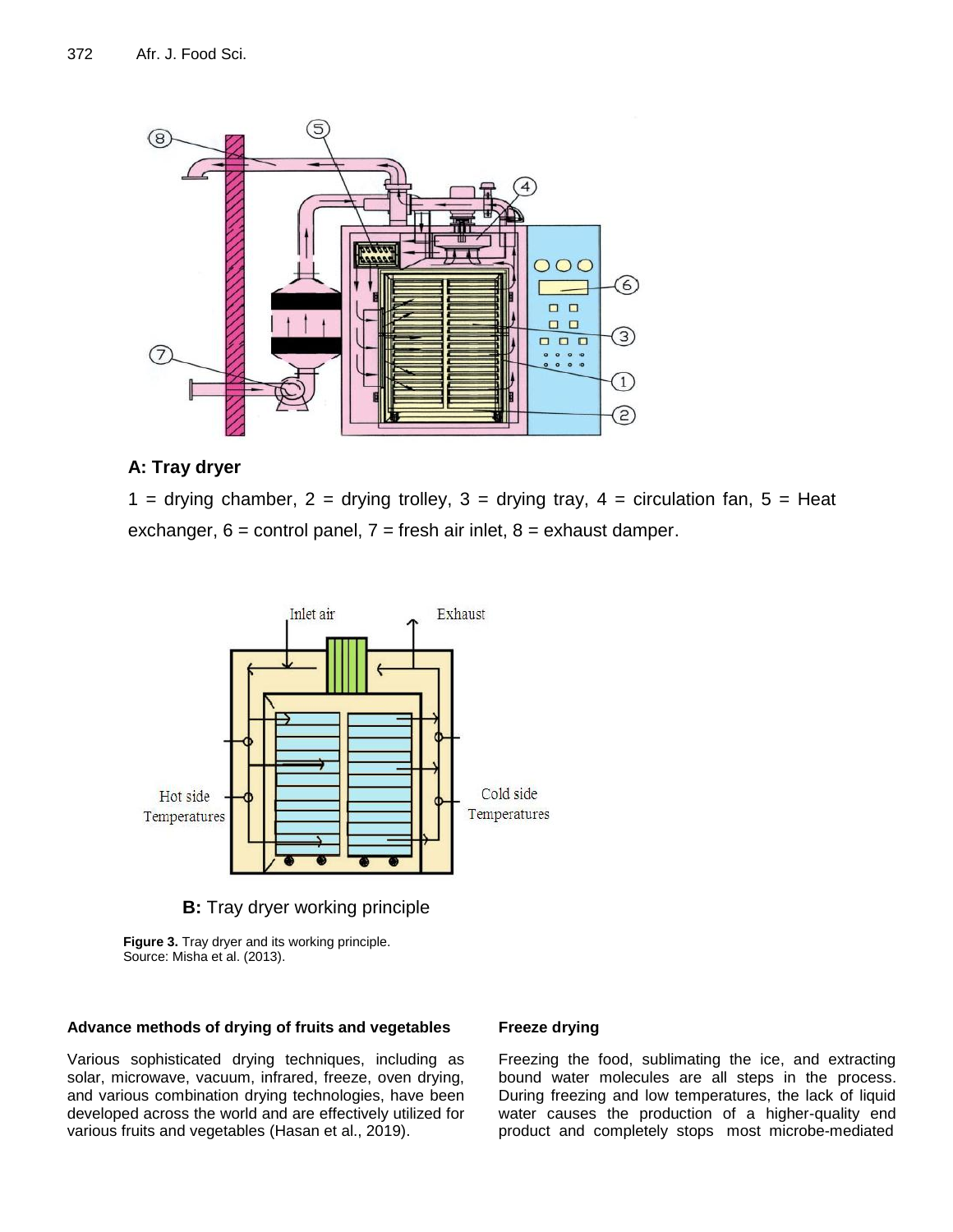

Figure 4. Functional parts of a drum dryer. Source: Adapted from: Mercer (2014).

reactions (Falade and Igbeka, 2007). The food is first frozen (at - 20°C), after which a controlled quantity of heat is supplied under vacuum to induce sublimation, in which ice is converted straight to vapor and subsequently condenses as ice on a refrigeration coil, which is generally kept at -55°C (Claussen et al., 2007; Oetjen and Haseley, 2004). One of the most significant characteristics of freeze dried fruits is their rehydration capacity. The immense expense and quantity of energy used throughout the freezing, drying, and condensing processes are disadvantages of freeze drying products. Because of the long freeze drying period, the product can collapse, resulting in a rough product with minimal rehydration ability and a loss of aroma. Exotic fruits and vegetables, soup ingredients, mushrooms, orange juice, mango pulp, and other industrial applications of the technique have all been effective. Though using a microwavewas able to optimize the freeze drying of onions (Abbasi and Azari, 2009; Schossler et al. (2012) developed an integrated ultrasound freeze drying device to dry bell pepper. The use of ultra sound technology was found to minimize rate of drying by 11.5%.

# **Vacuum drying**

For the drying of fruits and vegetables, vacuum technology is used in conjunction with other drying methods such as freeze drying and microwave. In vacuum drying, pressure-driven flow is the most common mode of moisture migration (Cenkowski et al., 2008; Parikh, 2015). It is carried out below 101 kPa but above 0.6 kPa, with heat transfer normally taking place through conduction. Drying time is shortened since water boils at a low temperature under vacuum due to the pressure. Additionally, the product's water circulation improves, resulting in increased mass transfer. High pressure, on the other hand, can cause product darkening.

# **Osmo-dehydration**

Osmotic dehydration is the process of partially drawing the moisture out of fruits and vegetables by immersing them in a hypertonic solution containing sorbitol, glycerol (sugars of high osmotic pressure) or salt. When food is placed in a hypertonic solution, solutes from the solution diffuse into the tissue of the fruits and vegetables (Mehta et al., 2013). The pretreatment preserves the food color, taste, and nutritional qualities, and it can be done with mild heat treatments. As a result, the energy needs for the overall dehydration process are effectively reduced. Difficulty predicting the final chemical composition of the product and it's taste, unnecessary wastage of osmotic solution, and leaching out of pigment, acids, carbohydrates, minerals, and vitamins are only a few of the issues that must be overcome. According to Kumar and Sagar (2014), fruit drying is more successful when osmotic treatment and vacuum drying are combined.

# **Heat pump dryer**

Hot air drying is inefficient and wastes a lot of energy. As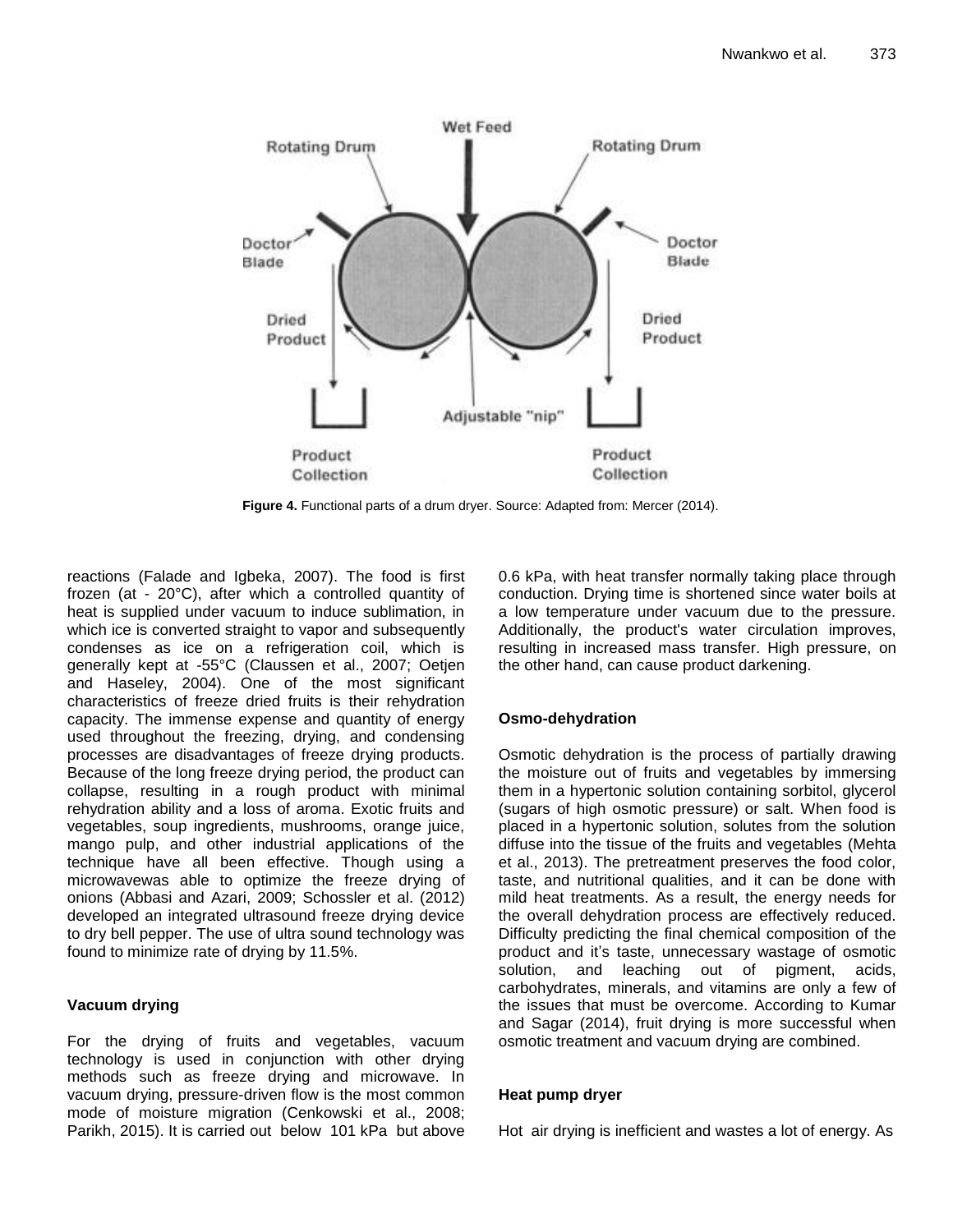

Refrigerant path

**Figure 5.** Component arrangements of a heat pump dryer. Source: Fayose and Huan (2016).

a result, numerous approaches focusing on recovering exhaust air during the manufacturing process have been developed. The heat pump drier was created with this objective in mind (Calín-Sánchez et al., 2013). In this type of dryer, a refrigerator is employed to recover latent heat by water condensation (Figure 5). Dry heated air is provided to the product as a result of the process, resulting in the release of humid air. In the heat pump evaporator, the air is condensed, allowing the latent heat of vaporization to be utilized for warming the drying air. Heat pump dryers improve energy efficiency while reducing fossil fuel consumption (Fayose and Huan, 2016). The advantage of this drying procedure over a standard hot air dryer is the reduction of time and temperature due to the lower relative humidity (Moses et al., 2014; Rahman, 2020). Heat pump drying also takes less time to dry than other drying technologies and is easy to design, making it ideal for low-tech countries in the Sub-Saharan region (Fayose and Huan, 2016). Heat pump drying technology has been combined with other drying processes to overcome some of its flaws and generate improved product quality, cheaper energy consumption, and increased thermal efficiency. Heat pump assisted sun drying, microwave drying, infrared drying, fluidized bed drying, air freeze drying, radio frequency drying, and chemical heat pump assisted drying are all examples of heat pump assisted drying. This is especially necessary for heat-sensitive materials like fruits and vegetables, which require only a low temperature (Fayose and Huan, 2016).

## **Explosion puff drying**

The puffing chamber, vacuum chamber, vacuum pump, decompression valve, steam generator, and air compressor are all components of explosion puff drying equipment (Calín-Sánchez et al., 2013). The decompression valve is closed after the food is put in the puffing chamber (Figure 6). Fruits or vegetables sample are heated to 95°C using steam from the steam generator and retained for 5 min while the air compressor raises the pressure inside the equipment to 0.2 mPa. By opening the decompression valve, the pressure is decreased; allowing puff samples to be vacuum dried (Feng et al., 2021). This process incorporates hot air drying and vacuum freeze drying to provide a less expensive alternative to freeze-dried products (Zou et al., 2013; Chen et al., 2017). Inadequate knowledge of the hygroscopic properties of fruit or vegetable to be dried leads to poor product. Furthermore, nutrient losses due to high temperatures during vacuum drying are a significant disadvantage of the method (Feng et al., 2021). Puff drying works well with diced carrots, resulting in a product that browns minimally and rehydrates well when put in water (Kerr, 2013).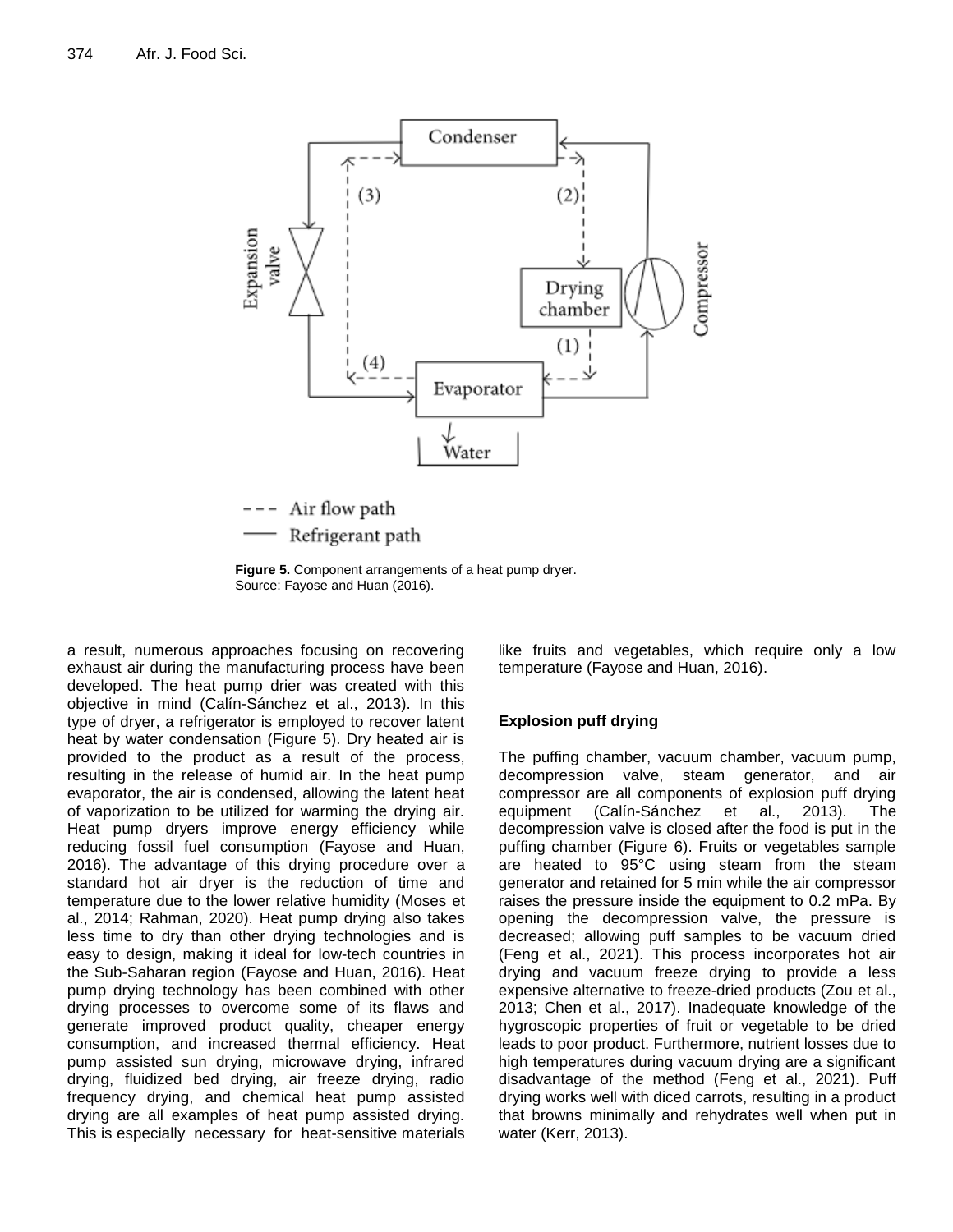

**Figure 6.** Schematic diagram of explosion puff drying device and accessories. Source: Fan et al. (2018). 1 = Vacuum chamber, 2 = Decompression valve, 3 = Steam generator, 4 = Food samples, 5 = Puffing chamber.  $6 = Air$  compressor,  $7 = Vacuum$  pump.

#### *Low-pressure superheated steam drying*

The dehydration process takes place in a sealed drying chamber with a low pressure maintained by a vacuum pump. To prevent excess steam condensation, a steam trap is installed in the reservoir that receives the drying agent from the boiler. The use of a heater with a temperature control device considerably reduces the first steam condensation during the start-up cycle. Calín-Sánchez et al. (2020) suggested the use of a variablespeed electric fan to distribute steam in the drying chamber (Figure 7). According to Sehrawat et al. (2016), the process results in better retention of bioactive components with reduced oxidative changes. However, during drying, the steam collects dust, particles and solids from the raw material. This process has been used to successfully dry onions (Sehrawat and Nema, 2018).

#### *Electromagnetic radiation techniques*

Many traditional drying methods rely on hot air provided by an electric heater or gas to assure heat transmission, typically by convection, between the hot air and the food. The electromagnetic wavelength spectrum, on the other hand, is used as a source of energy in several other approaches. A precise wavelength of electromagnetic waves reaches out to the product, producing heat and speeds up the drying process (Rahman, 2020). The method works by indirect electro heating because electrical energy is first converted to electromagnetic radiation before being translated into heat in the food product (Marra et al., 2009). Some of the drying procedures that make use of this principle are as follows:

**Refractance window technology:** Refractance window drying is a new method of drying that uses circulating water at atmospheric pressure to deliver heat energy to dehydrated food (Pragati and Preeti, 2014; Niakousari, 2018; Kigozi et al., 2021). Any heat that is not used is recycled, and liquid forms of fruits or vegetables to be dried are spread out on a clear plastic conveyer belt. Food on the moving belt dries in a couple of minutes, as opposed to hot air tray or tunnel dryers, which take several hours, or freeze dryers, which take even longer. Convection, conduction, and radiation are the three forms of heat transfer pathways used in this drying technique. All of these heat transfer modes worked together to produce an energy-efficient drying process. Food to be treated must be liquid or semi-liquid. The substance is usually an infrared translucent plastic material floating on the heated circulating water area, and it is applied to the surface of a conveyer belt. When infrared energy passes through the water surface, the refractive principle of the water surface provides a window. When moist food and transparent plastic come into touch, an infrared window is formed, allowing infrared energy to be transferred directly to the material (Figure 8). The drying time for this method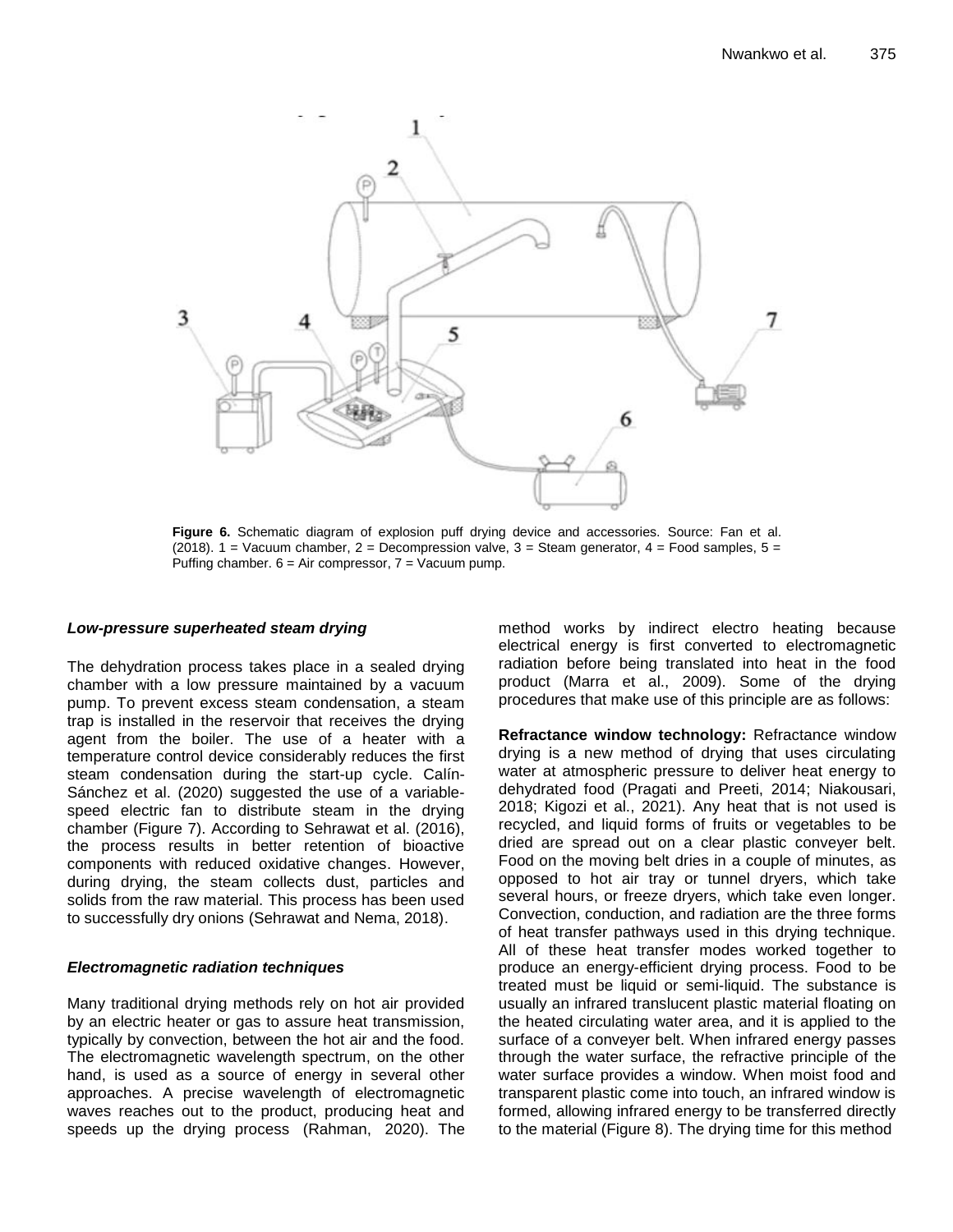

**Figure 7.** Low-pressure superheated steam drying setup. Source: Adapted from; Sehrawat et al. (2016).

is very limited, according to studies on pure pumpkin (Sabarez, 2016), dehydration through the refractance window takes place at ambient pressure and at lowered temperatures (-30°C), making it a good choice for heatsensitive foods. According to Nindo and Tang (2007), this method has emerged as a novel cheaper option for dehydrating fruits and vegetables. The sample thickness and drying temperature, however, have an impact on the process. This method can be used to dry berry slices and puree into powder, flake, or sheet form.

**Microwave drying:** Microwaves are propagated through space using electronic and magnetic fields. Microwave heating is advantageous because it takes less time and heat to reduce the moisture content in foods (Kahyaoglu et al., 2012). The volumetric heating that occurs when electromagnetic waves move through a substance, causing its molecules to oscillate, is the basis for microwave drying. Thermal energy is produced by this oscillation, which is then used to extract water from the wet food. 915 and 2450 MHz are the most used frequencies in the food drying industry. When compared to traditional methods, this drying technology is able to produce high-quality dried products with lower costs and more energy efficiency due to the volumetric heating that is dispersed across the entire food sample. However, according to Joardder et al. (2013), the process causes product harm as a result of insufficient heat control and mass transfer. Microwave dried fruits and vegetables are prone to scorching because of reduced moisture content towards the end of the drying process. As a result, it has been suggested that it should be used in conjunction with other methods, such as the use of microwaves in conjunction with vacuum. Giri and Prasad (2007) used microwave-vacuum drying to prepare button mushrooms As opposed to convective air drying, they discovered that microwave drying takes 70 to 90% less time and retain better rehydrating properties.

**Infra-red heating:** Infrared drying occurs when a fresh fruit or vegetable is subjected to electromagnetic radiation with a wavelength range of 0.8-1000 µm, which causes infrared drying. Infrared has a wavelength range of 0.75 to 1000 µm (Askari et al., 2013). The heat from the heating source is delivered to the food surface via infrared radiation. The surrounding air, on the other hand, is unaffected by the procedure. This approach is one of the finest for combining with traditional drying processes because of the equipment simplicity and energy savings. Furthermore, rapid and effective heat transfer is recommended, resulting in increased organoleptic and nutritional value of the item, uniform heating, and cheaper final expenses (Boudhrioua et al., 2009). At the atomic and molecular levels, infrared exposure causes charge to accumulate in the electronic state, as well as in the vibrational and rotational states. This causes the food to increase in temperature while the temperature of the air around it remains constant. Agricultural commodities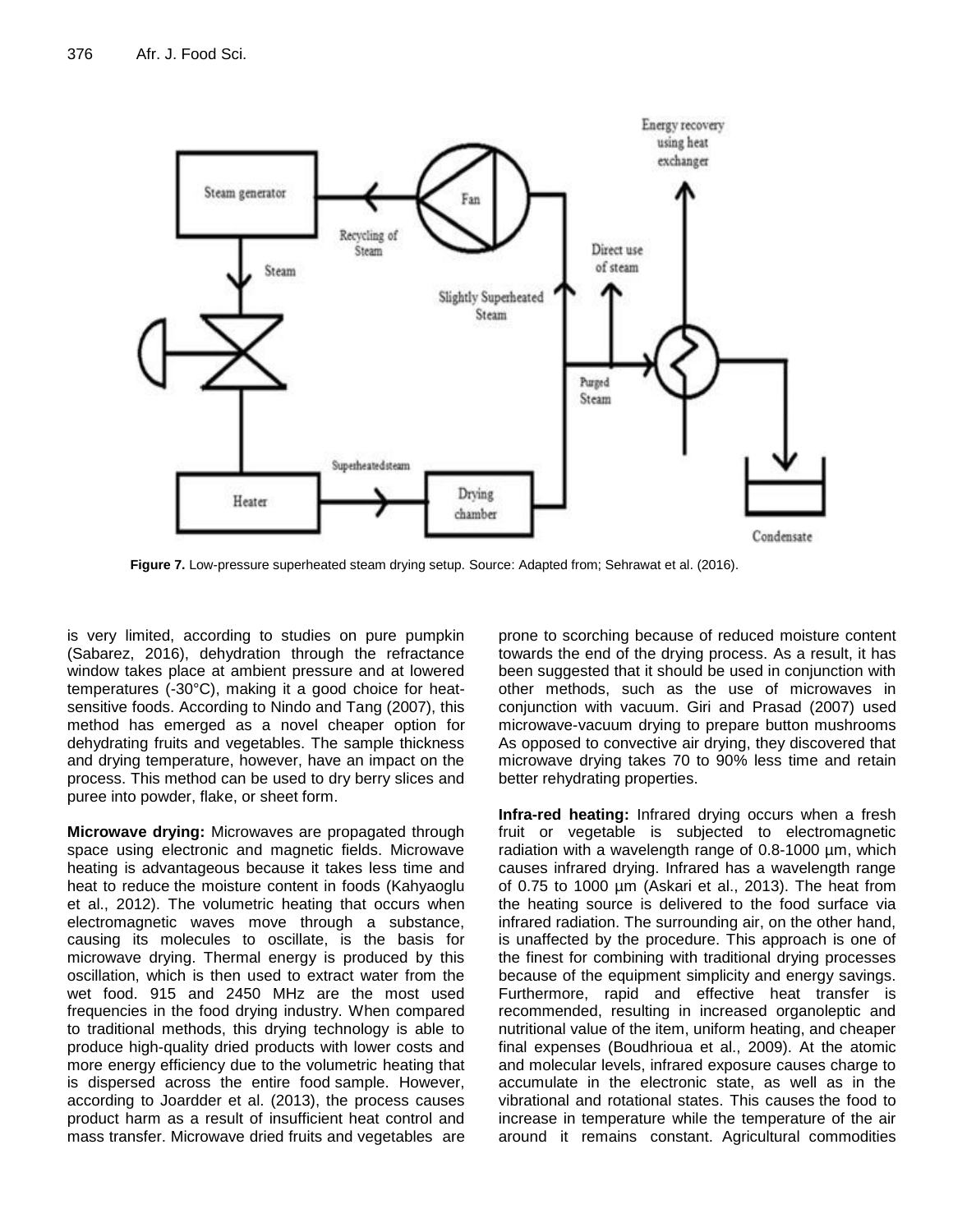

**Figure 8.** Refractance window drying. Source: Adapted from: Moses et al. (2014).

such as carrots, sweet potatoes, and tomatoes have been dried using infrared drying (Boudhrioua et al., 2009).

**Radio frequency drying:** This technology can be used not only for wireless communication, but also for food processing. Radio frequency heating is the interaction of an electromagnetic field created by a radio frequency generator with the molecular species in a substance (Caln-Sánchez et al., 2020). As a result, the food sample is sandwiched between two electrodes that are subjected to a 40,000,000 times per second changing electric field. The electric fields, like the polar molecules in the meal, alternate, generating friction and heating the entire product. Because water is bipolar by nature, it heats up and evaporates (Babu et al., 2018). Larger equipment and high operating costs are a considerable disadvantage. Radio frequency has been extensively explored as an alternative to the typical hot air drying procedure in horticulture produce such as apple slices and snack meals (Marra et al., 2009).

## **Combined drying methods**

Combination of drying methods overcome the drawbacks of traditional drying by incorporating the benefits of many methods while reducing the harmful effects that arise when only one technique is used (Chua and Chou, 2014).

#### *Microwave- assisted convective drying*

Hot air drying is unsuccessful in drying fruits and vegetables due to the long drying period and use of extremely high temperatures. Microwave-assisted convective drying, according to Calin-Sánchez et al. (2020), can alleviate these issues. As a result, the heated air reduces unbound moisture on the food's surface, while the microwave energy uses volumetric heating to eliminate bound moisture from the product's insides. Nonetheless, according to Kumar and Karim (2017), more research is needed to establish when microwaves should be optimally integrated into the process, such as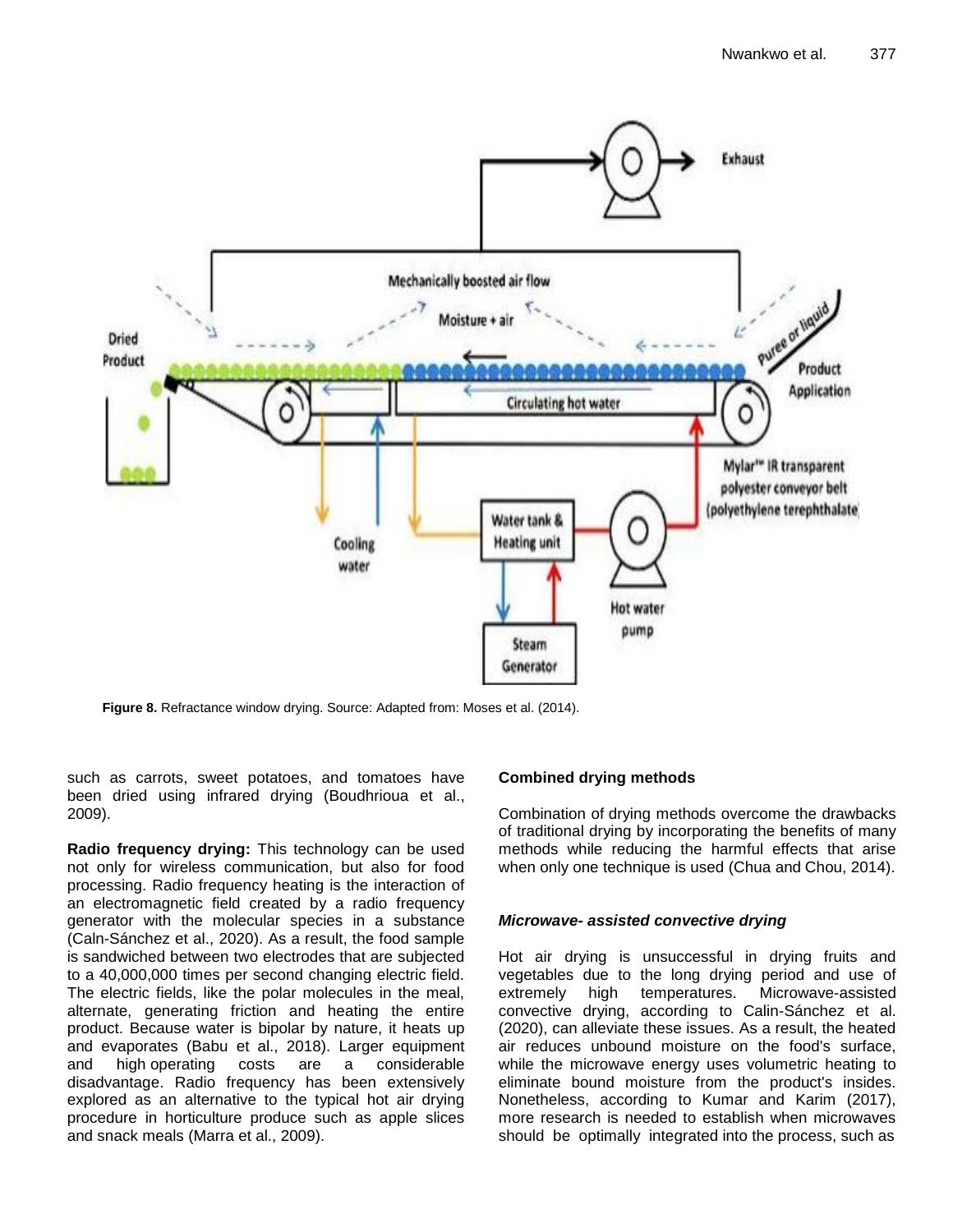when the drying rate begins to fall, when the drying rate is already declining, when the drying rate is already falling or when moisture content is reduced.

## *Convective drying followed by vacuum microwave drying*

Calin-Sánchez et al. (2020), describe a two-stage process that begins with convective pre-drying of the fresh food and ends with vacuum microwave drying of the product. Convective pre-drying reduces unbound moisture without altering bioactive components in fruits and vegetables, and vacuum-microwave finishing drying reduces moisture content to the appropriate level. These two combined drying techniques, it has been claimed, are more efficient than either of the methods employed independently. Sour cherries, jujube, orange peel, beetroot, blackcurrant, pumpkin, plums, and hemp, among other fruits and herbs, have proved that the method improves food quality (Calin-Sánchez et al., 2020).

### *Fluidized bed drying - assisted by microwaves, far infrared rays, and ultrasounds*

In a similar way to convective drying, microwave energy can help in fluidized bed drying. This procedure, however, requires numerous drying phases and, in particular, more investigation into its applicability to different products; additionally, the initial device costs are substantial (Calin-Sánchez et al., 2020). It was able to monitor the influence of allicin (the organosulfur component found in garlic) in the drying phase because far infrared rays assisted fluidized bed was employed in the first stage of drying (Calin-Sánchez et al., 2020). When high-powered ultrasound is used on heat-sensitive horticulture commodities, the mass transfer process is accelerated, resulting in a higher-quality dried product. Fruit and vegetable ultrasound procedures have been proven to reduce adverse effects such as shrinking, discoloration, breaking, and nutritional alterations. It is also recognized as a low-cost and energy-efficient system, in addition to having an easy user interface (Singh and Kingsly, 2008).

## *Intermittent drying of food products assisted by temperature, pressure, humidity, convection, radiation, and microwave*

Drying necessitates a significant amount of energy (Calin-Sánchez et al., 2020), discovered intermittent drying as an energy-efficient and successful strategy for enhancing drying kinetics, boosting product quality, and lowering drying process energy consumption. Intermittent drying is when the drying conditions alter over time. Adjusting the drying air temperature, humidity, pressure, and even the heat input mode can help accomplish this

(Kumar and Karim, 2017). Intermittent drying was found to be possible by modifying the airflow rate, air temperature, humidity, or operating pressure, all of which can be accomplished by varying the thermal energy source. Intermittent drying can aid to decrease browning impacts and chemical reactions that help to preserve the product's bioactive ingredients in terms of food quality (Pham et al., 2017).

## **CONFLICT OF INTERESTS**

The authors have not declared any conflict of interests.

#### **REFERENCES**

- Abbasi S, Azari S (2009). Novel microwave-freeze drying of onion slice. International. Journal of Food Science and Technology 44(5):947- 979.
- Ahmed N, Singh J, Harmeet C, Prerna GAA, Harleen K (2013). Different drying methods: Their applications and recent advances. International Journal of Food Nutrition and Safety 4(1):34-42.
- Ajuebor F, Sole-Adeoye OD, Alagbe EE, Ozoma KC, Olodu EO, Wuraola FG (2017). Fabrication and Performance Evaluation of Cabinet Dryer for Okra, Chili Pepper and Plantain at Different Temperature, Relative Humidity and Air Velocity. The International Journal of Science and Technoledge 5(8):51-65.
- Alamu OJ, Nwaokocha CN, Adunola, O. (2010). Design and construction of a domestic passive solar food dryer. Leonardo Journal of Sciences (16):71- 82.
- Askari GR, Emam-Djomeh Z, Mousavi SM (2013). Heat and mass transfer in apple cubes in a microwave assisted fluidized bed dryer. Food and Bioproducts Processing 91(3):207-215.
- Babu A, Kumaresan G, Raj VAA, Velraj R (2018). Review of leaf drying: Mechanism and influencing parameters, drying methods, nutrient preservation, and mathematical models. Renewable Sustainable Energy Review 90:536-556.
- Betoret E, Calabuig-Jiménez L, Barrera, C, Dalla Rosa M (2016). Sustainable drying technologies for the development of functional foods and preservation of bioactive compounds. IntechOpen.
- Boudhrioua N, Bahloul N, Ben SI, Kechaou N (2009). Comparison on the total phenol contents and the color of fresh and infrared dried olive leaves. Industrial Crops and Production 29(2-3):412-419.
- Brennan JG (2006). Food Processing Handbook, John Wiley and Sons pp. 88-107.
- Cal K, Solohub K (2009). Spray drying technique: Current applications in pharmaceutical technology*.* Journal of Pharmaceutical Sciences 99(2):587-97.
- Calín-Sánchez Á, Figiel A, Szarycz M, Lech K, Nuncio-Jáuregui N, Carbonell-Barrachina Á (2013). Drying kinetics and energy consumption in the dehydration of pomegranate (*Punica granatum* L.) arils and rind. Food Bioprocess Technology 7(7):2071-2083.
- Calín-Sánchez Á, Leontina L, Marina C, Abdolreza K, Klaudia M, Ángel A, Carbonell B, Adam F (2020). Comparison of traditional and novel drying techniques and its effect on quality of fruits, vegetables and aromatic herbs. Foods 9(9):1261.
- Cenkowski S, Arntfield, SD, Scalon, MG (2008).Far infrared dehydration and processing, In Food Drying Science and Technology. DE Stech of Lancaster: Lancaster, PA.
- Chen Q, Li Z, Bi J, Zhou L, Yi J, Wu X (2017). Effect of hybrid drying methods on physicochemical, nutritional and antioxidant properties of dried black mulberry. LWT 80:178-184.
- Chua KJ, Chou SK (2014). Recent advances in hybrid drying technologies. Emerging Technologies for Food Processing pp. 447- 459.
- Claussen IC, Ustad TS, Strommen I., Walde PM. (2007). Atmospheric freeze drying—a review. Drying Technology 25(6):947-957.